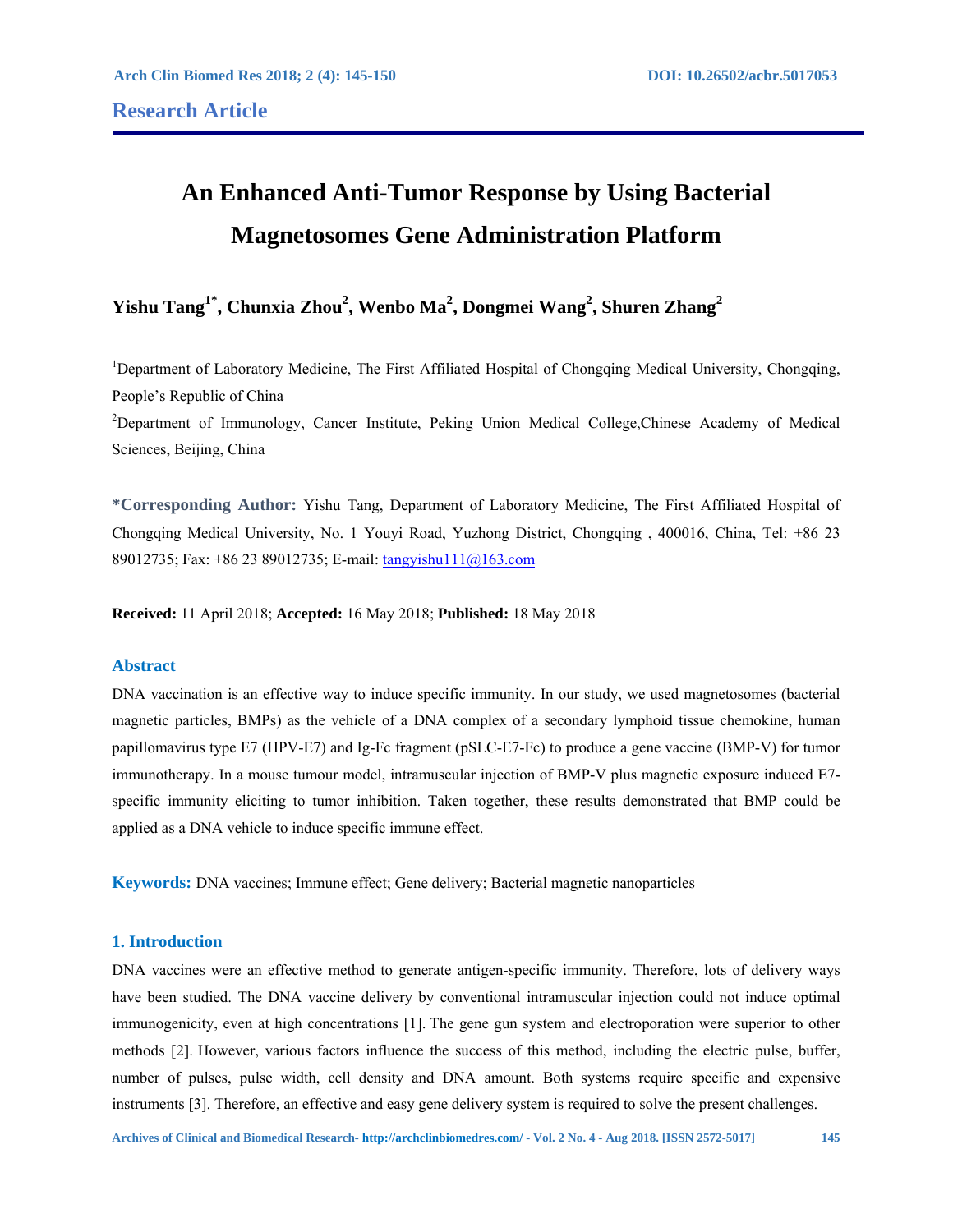Bacterial magnetic nanoparticles (BMPs), called magnetosomes, were been found in magnetotactic bacteria. BMPs could been used as effective carriers of drugs and genes to target cancer because of their unique properties, such as paramagnetism, nanoscale size (40–120 nm) and high dispersal quality [4]. BMPs are innovative nanoparticles covered with a stable cytoplasmic membrane, which have presumed good biocompatibility. So BMPs could been used to bind proteins and genes in various application area [5]. The BMP-polyethylenimine (BMP-PEI) gene administration system has been developed, which was lower toxicity and higher transfection efficiency than PEI alone [6].

Our laboratory has developed a chemotactic antigen DNA vaccine system to target the human papillomavirus type-16 E7 (HPV-16E7) antigen. The plasmid pSLC-E7-Fc contained a fused gene, in which the E7 gene was sandwiched by the secondary lymphoid tissue chemokine (SLC) and the IgG Fc fragment genes. Our study demonstrated that pSLC-E7-Fc could result in systemic anti-tumour immunity against E7-expressing tumours [7]. In the study, we used the DNA vaccine pSLC-E7-Fc to exemplify the BMPs as a gene carrier. Our results illustrated that BMPs represents a novel and simple approach for gene delivery.

#### **2. Materials and Methods**

# **2.1 Cell lines**

Mouse TC-1 tumour cells, derived from primary epithelial cells of C57BL/6 mice co-transformed with HPV-16 E6 and E7 and c-Ha-Ras oncogene, were a kind gift from Dr TC Wu (Johns Hopkins Medical Institutions, Baltimore, MD, USA) and were cultured in RPMI 1640 medium (Gibco-BRL) supplemented with 10% fetal calf serum (heatinactivated) and 400mgml G418.

#### **2.2 Mice**

Inbred female C57BL/6 mice (6-8 weeks of age) were purchased from the Animal Centre of Chinese Academy of Medical Sciences (Beijing, China) and housed under specific pathogen-free conditions.

#### **2.3 PEI and BMP**

BMPs, which were produced by the bacterium *Magnetospirillum gryphiswaldense* MSR-1 and PEI (25 kDa from Aldrich, St Louis, MO, USA) were kindly provided by Professor Ying Li (Microbiology Department, College of Biological Sciences, China Agricultural University). All BMPs were sterilised by g-rays (15 kGy).

# **2.4 DNA-binding assay**

The polyplexes of DNA, PEI and BMPs were prepared at mass ratios of DNA:PEI:BMP=1:1:0.3. These polyplexes were formed in PBS. The DNA was quantified using spectrophotometry at OD280.

#### **2.5 Tumour models and treatment protocol**

For the *in vivo* therapeutic experiment,  $5 \times 10^4$  TC-1 cells were inoculated s.c. into the right flank of C57BL/6 mice on day 0. When the tumour reached an average diameter of 5mm on day 4, mice were randomized and treated with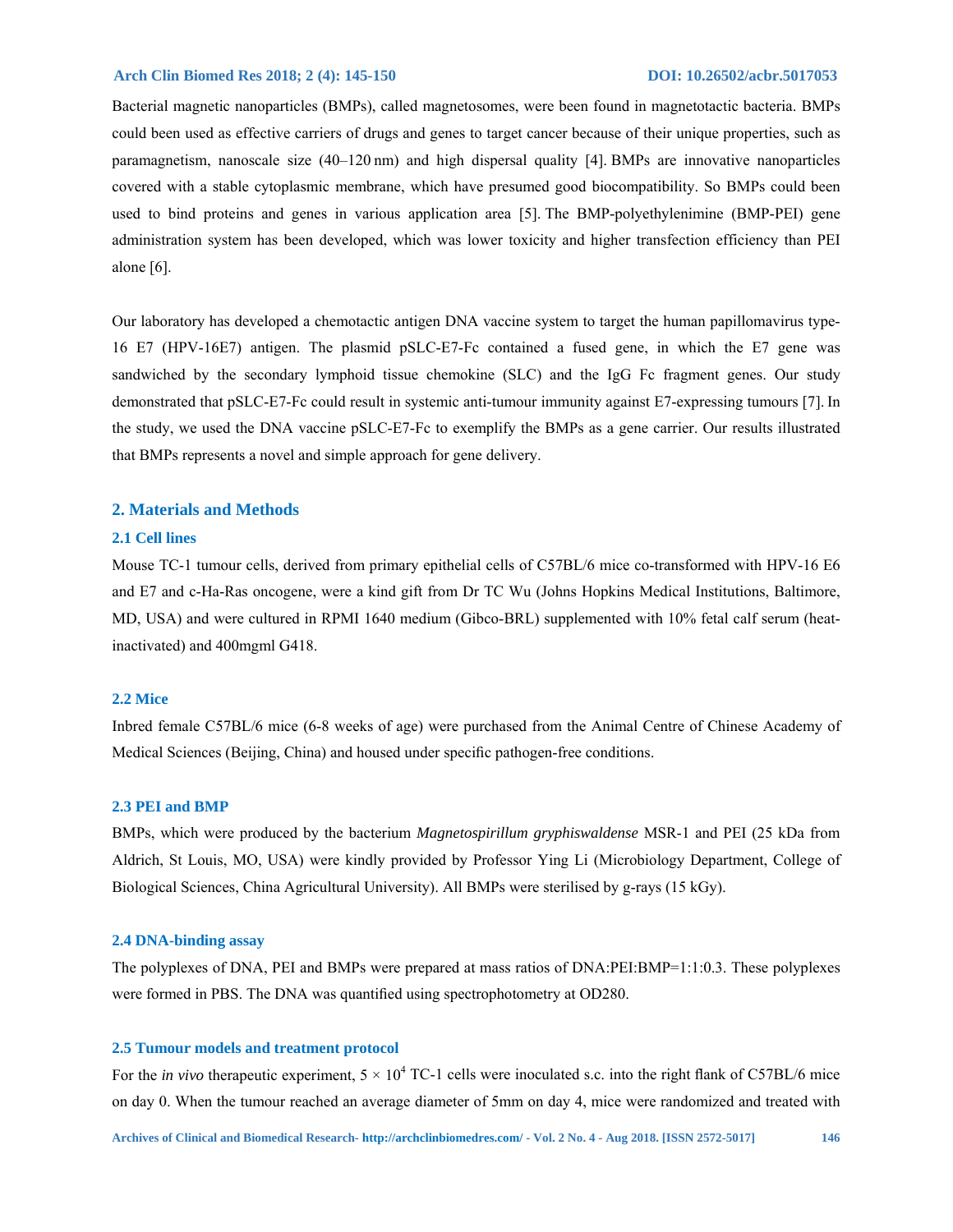different doses of BMP-V in 0.1 ml of PBS or PBS alone. Similar treatments were repeated on days 8 and 12. BMP-V was administered to mice intramuscularly to the shaved leg region with or without a magnet (magnetic flux density of 600 mT) on the injection site for 10min . Tumours were monitored every 3 days by measuring their dimensions using calipers and calculating their volumes according to the following formula: tumour volume  $\text{(mm}^3) = 0.52 \text{(length X width}^2).$ 

# **2.6 Cytotoxicity assays**

C57BL/6 mice were challenged s.c. with  $5 \times 104$  TC-1 cells. Four days later, mice were divided into a control group and an immunisation group, in which they were given PBS or 50  $\mu$ g BMP-V i.m. plus magnet, respectively. Mice were boosted twice on days 8 and 12. Six days after the final booster, splenocytes from immunized and control mice were used as effector cells. B16-F10, TC-1 and YAC-1 cells were used as target cells. Effector cells were added to target cells at a ratio of 60:1, 30:1 and 15:1 (tested in triplicate). The supernatants were pooled and measured lactate dehydrogenase using a CytoTox 96 Non-Radioactive Cytotoxicity Assay kit (Promega) according to the manufacturer's instructions.

#### **2.7 Statistical analysis**

To compare individual time points, analysis of variance was used for comparisons among three or more groups. Student's t-test was used to compare the means between the two groups. Survival data from the animal studies were analyzed using the log-rank test. Differences were considered to be significant when Po0.05. Statistical analysis was performed using commercially available software (SPSS 11.0, SPSS, Chicago, IL, USA).

#### **3. Result**

# **3.1 Intramuscular injection with magnet application resulted in an increased tumour inhibition as compared with other methods of BMP-V administration**

Mice were challenged with TC-1 tumor cells subcutaneously followed by vaccination with BMP-V, which was administered using various methods. Next, the therapeutic effects of different doses of BMP-V in the TC-1 tumor model were compared. In brief, C57BL/6 mice were vaccinated with 50  $\mu$ g, 25  $\mu$ g, 12.5  $\mu$ g BMP-V with or without magnet, 50  $\mu$ g, 100  $\mu$ g DNA vaccine through intramuscular injection. Figure 1 demonstrated that 50  $\mu$ g BMP-V vaccination by i.m. injection with the magnet systemically inhibited the growth of tumors compared to PBS group  $(P< 0.05)$ . On the Day 18, the average tumor volume of PBS group was 872.04  $\pm$  61.73mm<sup>3</sup>. The average tumor volume of 50 µg DNA vaccine group was  $942.68 \pm 79.68$  mm<sup>3</sup>. The average tumor volume of 50 µg BMP-V with the magnet group was  $390.29 \pm 57.12$  mm<sup>3</sup>.

# **3.2 Intramuscular injection BMP-V with magnet in established tumors induces innate and adaptive antitumor response**

Splenocytes from animals in BMP-V with magnet group demonstrated cytolysis activity toward TC-1 tumor cells in vitro rather than B16-F10 [(Figure 2),  $35.20 \pm 3.96\%$  vs  $5.67 \pm 2.16\%$  at E:T=60:1], whereas splenocytes from PBS treated mice failed to demonstrate lysis toward either TC-1 or B16-F10. Thus, it appears that a measurable CTL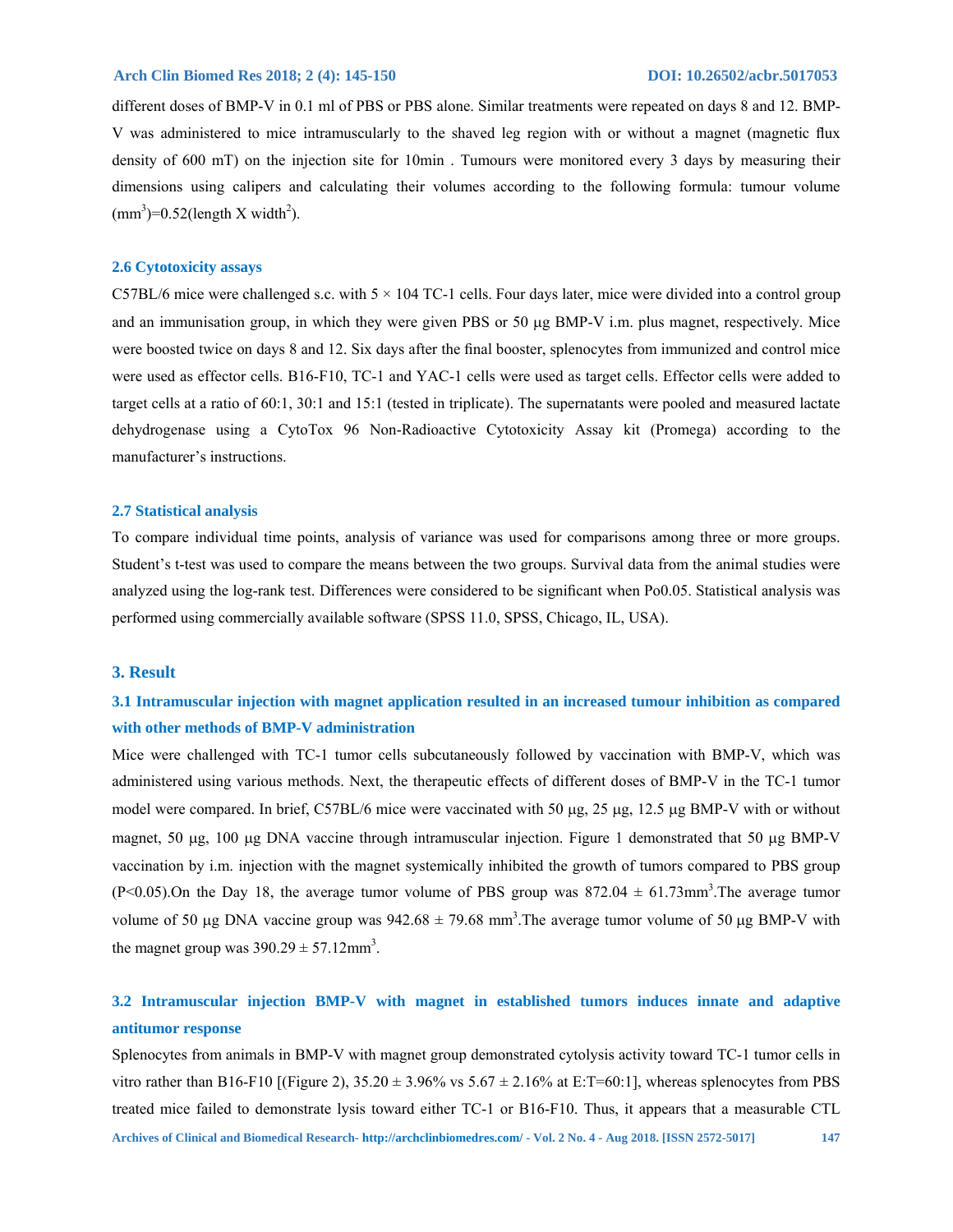response was activated in the 50μg BMP-V with magnet group. Further,50μg BMP-V with magnet also resulted in significant cytotoxicity against NK-sensitive YAC-1 cells.



**Figure 1:** C57BL/6 mice inoculated s.c. with  $5 \times 10^4$  TC-1 cells. When tumours reached an average diameter of 5 mm on day 4, mice were randomised and treated with different doses of BMP-V (50  $\mu$ g, 25  $\mu$ g, 12.5  $\mu$ g BMP-V with or without magnet, 50  $\mu$ g, 100  $\mu$ g DNA vaccine). The same treatments were repeated on days 8 and 12. Tumour volumes were monitored for 25 days until the control mice began to die. Data are presented as mean tumour volumes  $\pm$  s.d. of five mice per group in a representative experiment. \*Indicates P<0.05, all treatments compared with PBS.



**Figure 2:** CTL responses in mice (*n*=3) immunized with 50 μg of BMP-V plus magnet for 10 min or PBS on days 4, 8 and 12 after TC-1 cell challenge (day 0). On day 18, pooled spleen cells were harvested, and a standard LDH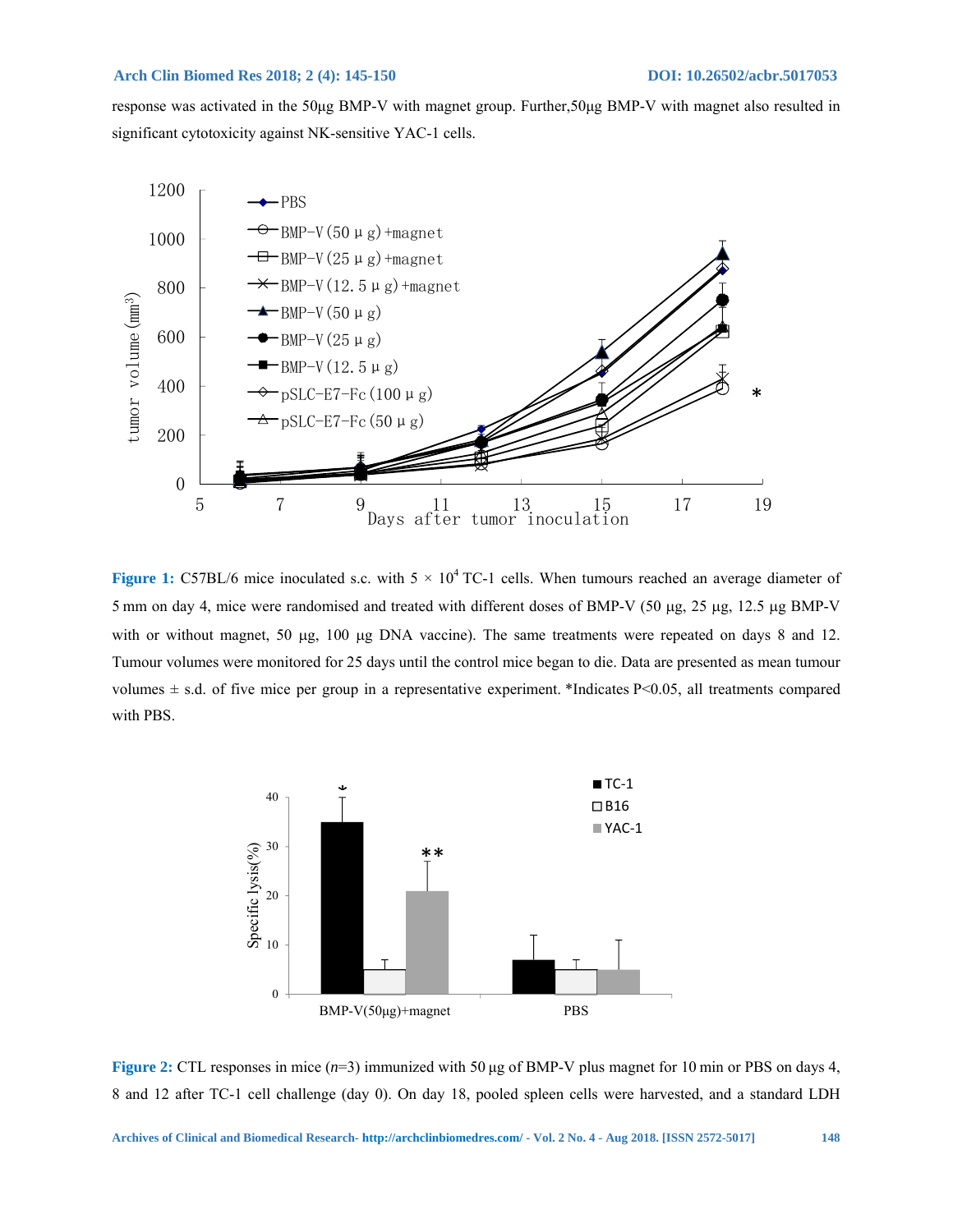assay was performed. Effector cells from each group were harvested and cytotoxicity was tested against B16, TC-1 YAC-1tcells at an E:T ratio of 60:1. \*,\*\*Indicates *P*<0.05, compared with the PBS group.

#### **4. Discussion**

Bacterial magnetic particles have attracted lots of attention from 1975 [8]. Hopkin demonstrated that BMPs could be used as carrier of drugs to target tumour therapy [9]. The formation of BMPs-PEI–DNA complexes has been illustrated previously Hergt et al. [6] showed that the magnetic character of BMPs as potential therapeutic tools [10].

Compared to other delivery methods, we demonstrated that i.m. injection BMP-carrier gene vaccine plus a magnetic field resulted in better inhibited tumour inhibition. These results showed that a magnetic force may speed up the accumulation of BMP-V on the surface of cells. The magnetic force also strengthened nuclear uptake of magnetic particles in the process of magnetofection. With the help of magnetic force, BMP-V may arrive the surface of the cells more quickly and promote the entry of plasmid DNA into the cells more efficiently.

The small size and favourable dispersion characteristics of BMPs were used in the previous studies [11], but we used the paramagnetism of BMPs to make BMP-DNA vaccine complex. With the help of a magnetic field, we showed that the delivery of the BMP-V could generate greater levels of the E7-specific cytotoxic CD8+ T and induce a specific anti-tumour immune response.

In our study, BMPs carried the gene vaccine (pSLC-E7-Fc) into skin cells, wherein the SLC-E7-Fc fusion protein is subsequently expressed and secreted. The secreted SLC-E7-Fc can recruit a large number of dendritic cells, especially Langerhans cells, at the vaccination site, which may facilitate antigen presentation [12]. This advantage is similar to the gene gun system [13]. However, the mechanism regarding the effects of magnetic field in magnetofection are still unknown and require extensive research for further validation.

DNA vaccine technologies have attracted the attention to develop the efficient way of gene delivery *in vivo*. BMPs are synthesized in the organism and no toxicity to cells. The cytoplasmic membrane of BMPs provides a presumed good biocompatibility *in vivo*. In this study, we showed that the BMP vaccine system induce specific immunity. In conclusion, BMPs could be used as a DNA delivery vehicle to enhance anti-tumor effect.

#### **Acknowledgements**

This work was supported by a grant from National Key R&D Program of China (2017YFC0909900), National Natural Science Foundation of China (No 81501818 of Yishu Tang) and the National Key Clinical Specialties Construction Program of China.

#### **Conflict of Interest**

The authors declare no conflicts of interest.